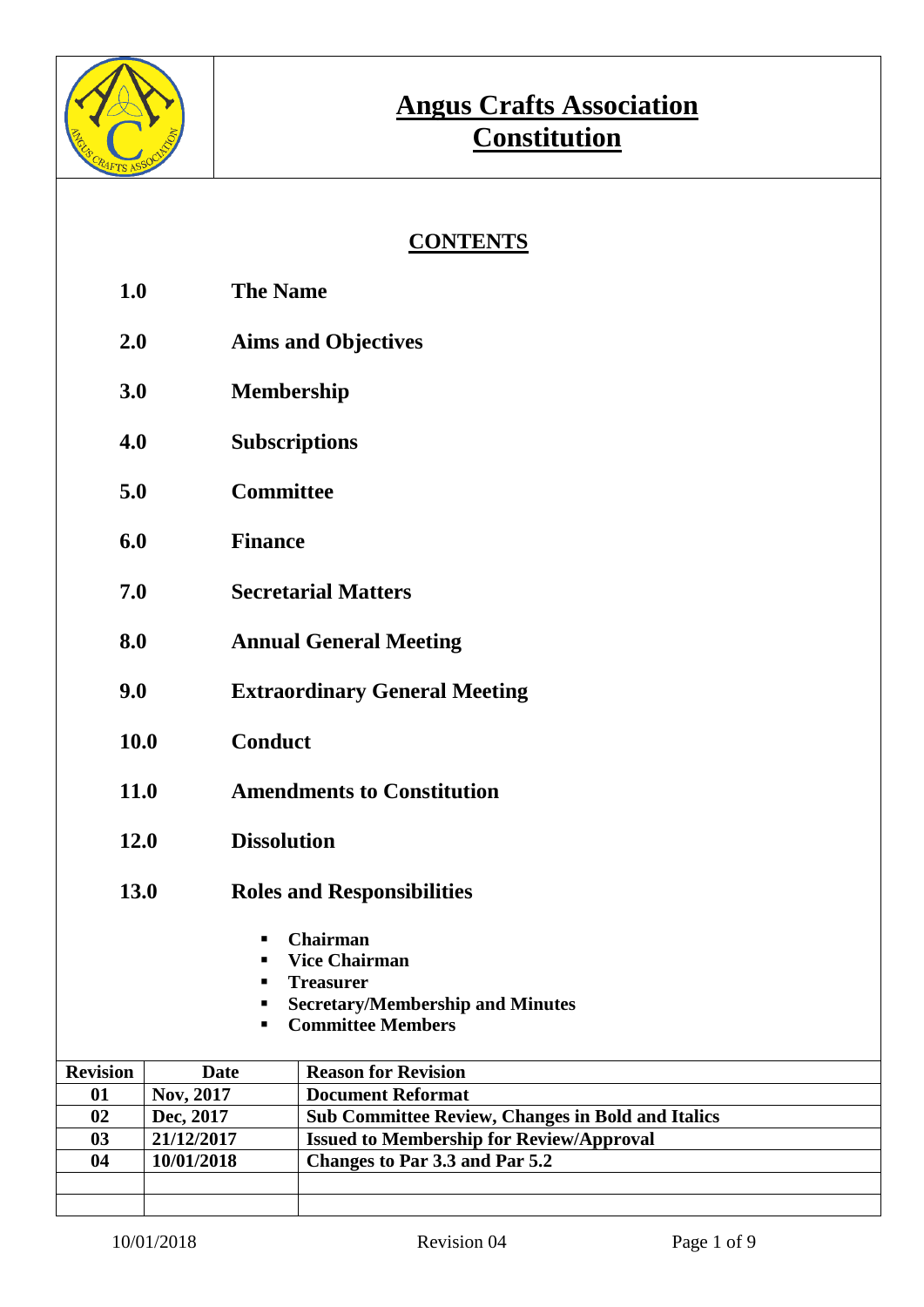

### **1.0 THE NAME OF THE ASSOCIATION**

1.1 The A*ssociation name will be "Angus Crafts Association" hereinafter called A.C.A.*

#### **2.0 AIMS and OBJECTIVES**

#### *"To foster and promote contemporary and traditional craft practice in and for Angus"*

This overall aim will be achieved through a number of supporting objectives and the A.C.A. will:-

- 2.1 Create a positive brand/group identity for A.C.A. facilitating recognition for quality, creativity, and original design in craft production.
- 2.2 Offer a supportive environment and positive encouragement in fostering the development of craft practice and new membership to the A.C.A.
- 2.3 Promote interest in and public awareness of the A.C.A. by various means including developing links with tourism and other public and private bodies.
- 2.4 Be responsive to the business needs of its members and provide support for the development of sustainable business growth wherever appropriate.
- 2.5 *Provide a forum for debate and the exchange of ideas through networking events and the A.C.A. Social Platforms i.e. Our Web Site and Facebook Pages.*
- 2.6 Use any other appropriate means of encouragement to further the aim of the A.C.A.

#### **3.0 MEMBERSHIP**

- 3.1 *Membership will be open to practitioners of crafting activities, which are defined as being involved with; "The production, sales, and marketing of unique, high quality products, designed and produced by the maker and with a high degree of Handmade input."*
- 3.2 *All applications for Membership must be made in writing to the Secretary/Membership Secretary or in his/her absence, or to such other Committee member as may be appointed to undertake that task.*
- 3.3 *Membership shall be open to craft practitioners living and practicing their craft within Scotland. Members shall be entitled to only one vote at an Annual or an Extraordinary General Meeting.*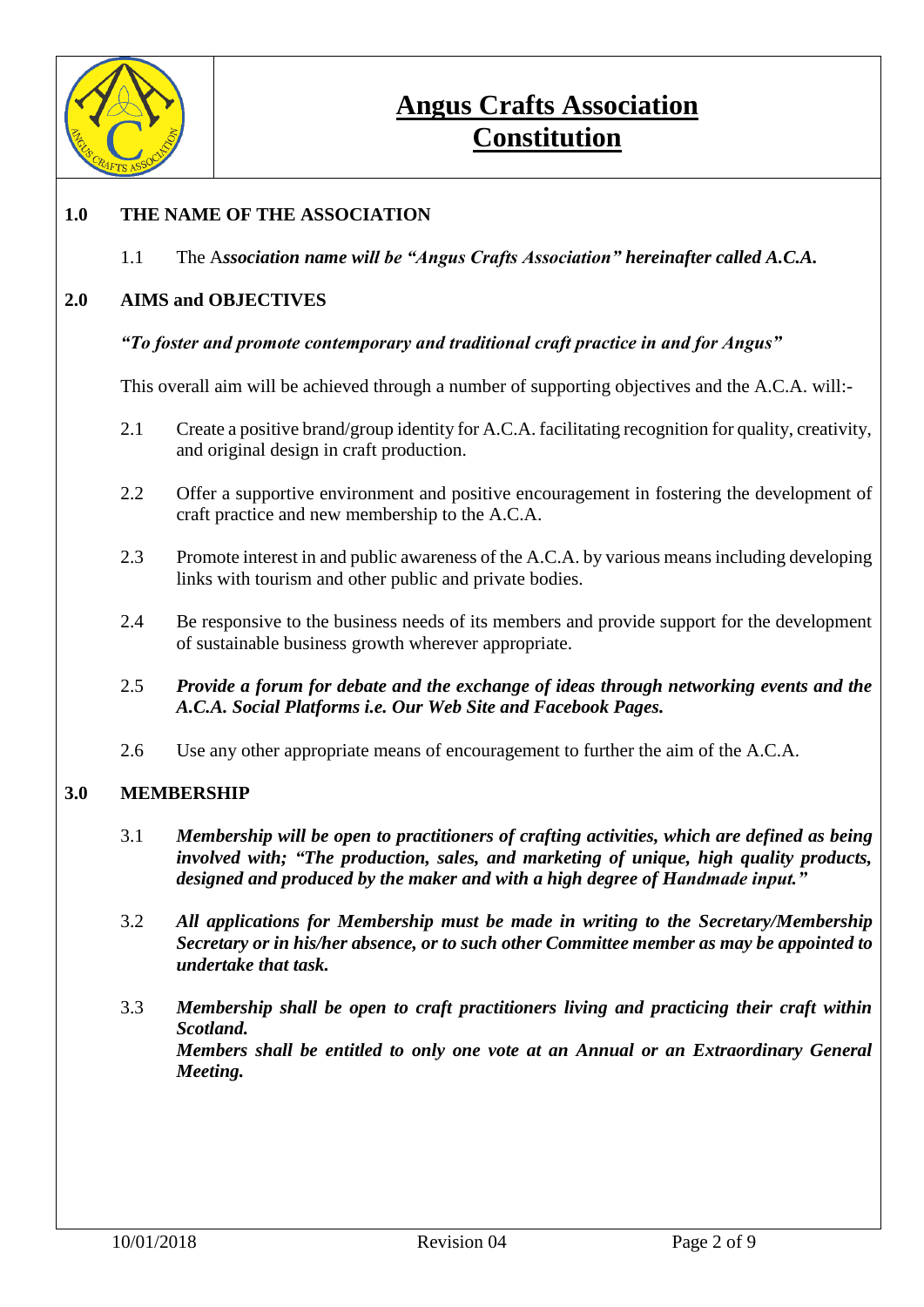

- 3.4 **Paragraph Removed**
- 3.5 **Paragraph Removed**
- 3.6 *Membership will be taken up by one person for the crafts they produce. Crafts produced by someone other than the member will not be shown on the same table without the permission of the event organiser and on the proviso that those goods have been vetted and belong to a fellow member.*
- 3.7 All members will be required to comply with relevant Trading Standards and other appropriate legislation and it will be the responsibility of individual members to ensure compliance.
- 3.8 *A.C.A. will not be responsible for any claims pertaining to member's negligence and it will be the responsibility of individual members to ensure they have appropriate and adequate Public Liability Insurance Cover and that it is current.*
- 3.9 *To ensure quality standards are maintained, new members will be required to submit examples of their work to a Vetting Panel. The Vetting Panel will convene as required and will be selected by the Secretary/Membership Secretary.*
- 3.10 *Acceptance of applications is the responsibility of the Secretary/Membership Secretary and the Vetting Panel their decision is final.*
- 3.11 *In the event of an applicant being declined for membership, the applicant may reapply for A.C.A. membership once all highlighted problems have been adequately addressed*.
- 3.12 *Existing members who develop new products (substantially different from their current vetted range) will be required to have these new products considered by the Vetting Panel before displaying the new products on their table.*
- 3.13 *The Vetting Panel may request to view an individual member's work during an A.C.A. Event to confirm that the goods on display are of an acceptable quality and meet the requirements of our Handmade criteria. If the goods do not meet the criteria they will be removed from the table.*
	- *Two committee members must be present before the member is approached.*
- 3.14 Any logo/branding developed for the ACA will be subject to Copyright and may only be used by members, who have paid their annual membership fee.
- 3.15 *Each New Member will receive a copy of the A.C.A. Constitution, it will also be available for download from the A.C.A. Website.*
- 3.16 *Members wishing to resign should give notice in writing to the Secretary/Membership Secretary but there will be no refund in respect of any membership fee.*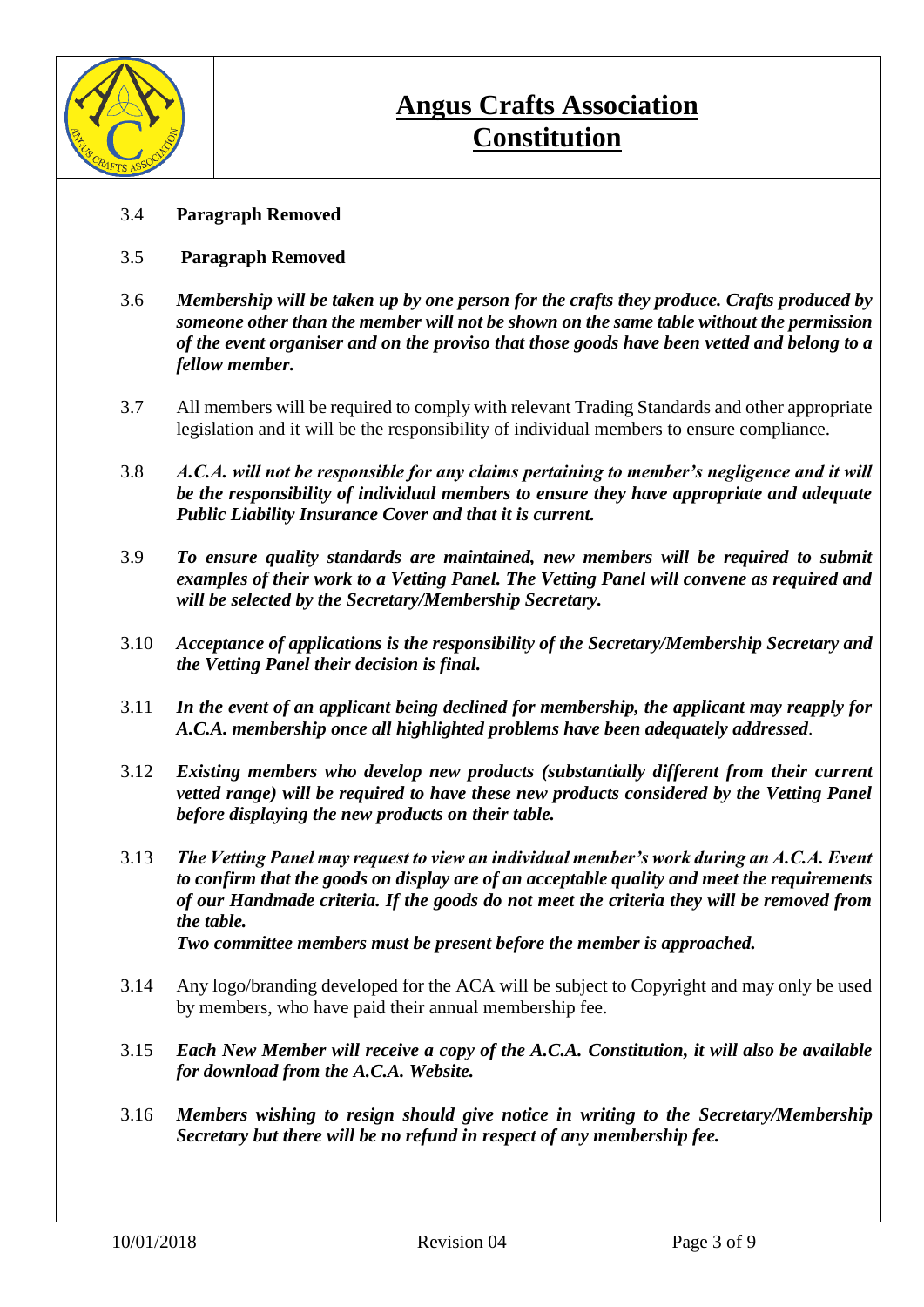

### **4.0 SUBSCRIPTIONS**

- 4.1 *The Committee may review the annual Membership subscription, if an increase is determined, the Membership will be notified prior to the A.G.M.*
- 4.2 Membership fees will fall due on the 31st January each year. New members will pay the full annual membership rate regardless of joining date.
- 4.3 Failure to pay the annual membership fee within 30 days of the due date will be considered a lapse of membership.
- 4.4 Only fully paid up Members will be eligible to vote.

#### **5.0 COMMITTEE**

- 5.1 *The Committee of the A.C.A. shall consist of a Chair, Vice Chair, Secretary/Membership Secretary and Treasurer and a maximum of eight committee members. A Minute Secretary will be selected by the Committee.*
- 5.2 *Any full member of the A.C.A. who lives and practices their craft within Scotland, can stand for the Committee, and be elected at the Annual General Meeting. Nominations can be made in writing in advance of the A.G.M. or be accepted from the floor at the AGM. The Chairperson and all other office bearers will be elected at the A.G.M.*
- 5.3 The Committee has the authority to implement the aim and objectives of the A.C.A.
- 5.4 In addition to the A.G.M. the Committee will meet at least three times during the year.
- 5.5 *The quorum for a Committee meeting will be six. Any fully paid up member will be welcome and entitled to attend Committee meetings, unless the meeting is declared closed.*
- 5.6 The Committee may co-opt or delegate other members to particular tasks in the furtherance of the aim and objectives of the A.C.A.
- 5.7 *Paragraph Removed.*
- 5.8 *A Committee will be appointed at the A.G.M. each person proposed must be a full A.C.A. Member. Each Proposal will be seconded. Proposers and Seconders will be full members of the A.C.A.*

*The Committee Member appointed will serve for one year, but may be re-appointed at any subsequent A.G.M.*

*The Proposed Committee Member who will hold office (Chair, Vice-Chair, Treasurer, Secretary/Membership), will have these titles attached to their Nomination.*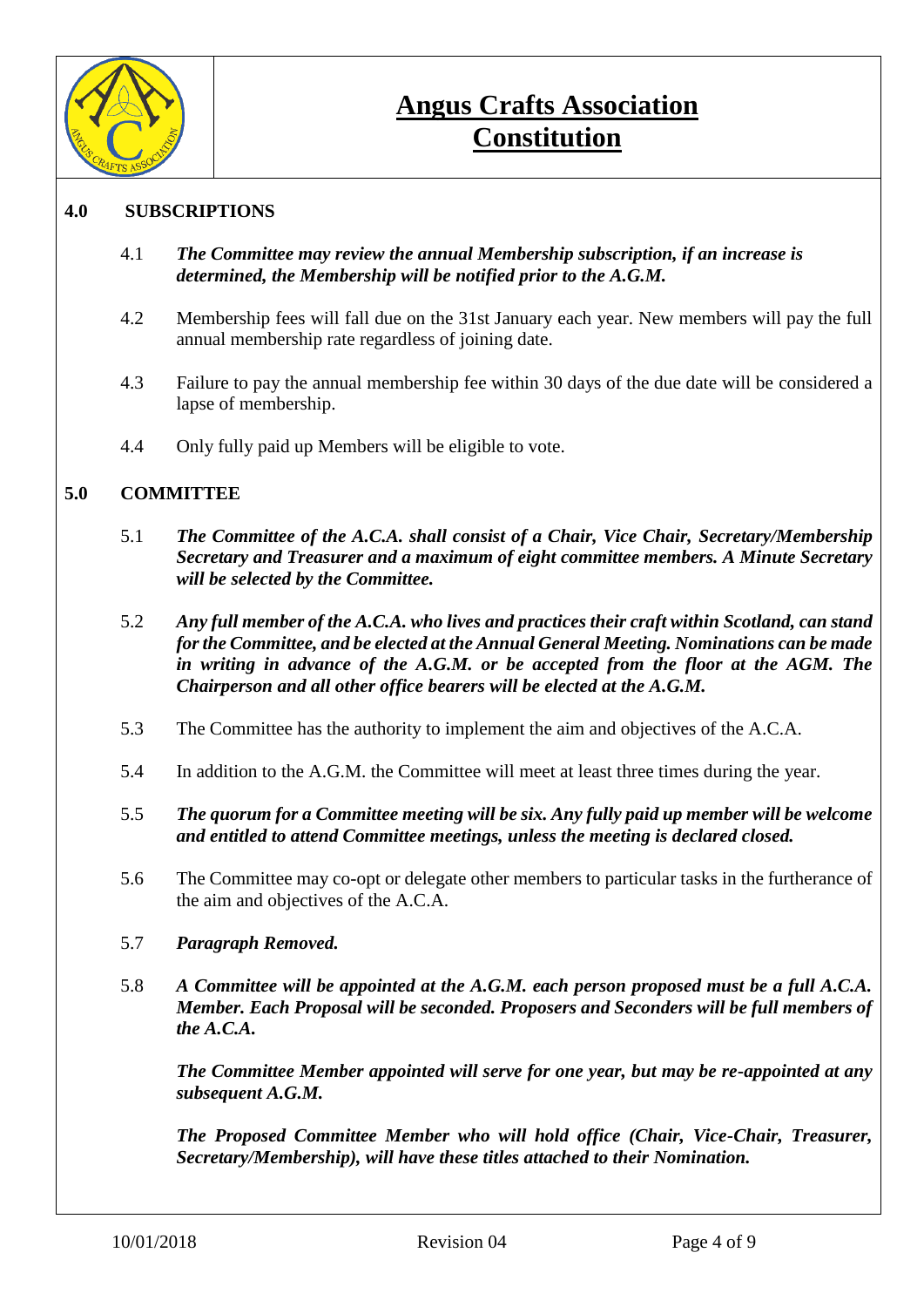

- 5.9 To facilitate the management of the A.C.A. the Vice Chair will normally be expected to succeed the Chair.
- 5.10 Any Committee member missing three consecutive meetings may be required to resign.
- 5.11 In the event of Committee vacancies occurring between the A.G.M. the committee may coopt additional Members as appropriate

#### **6.0 FINANCE**

- 6.1 The funds of the ACA are to be used solely for the stated aim and objectives.
- 6.2 *No payment will be made to members for services to the A.C.A. Legitimate expenses in pursuit of A.C.A. daily business will be reimbursed but approval must be obtained from the Chairman and/or the Treasurer for sums less than £100*.
- 6.3 *Prior approval for any major expenditure greater than £100 must be obtained from the full Committee.*
- 6.4 The Treasurer shall establish proper accounting systems and maintain proper records of all transactions. The Treasurer has the authority to give receipts for money paid to the A.C.A.
- 6.5 *A bank account will be established in the A.C.A. name. Cheques drawn on the A.C.A. account will require two designated signatories.*
- 6.6 The Treasurer will provide an up to date financial summary at each Committee meeting.
- 6.7 *The annual accounts will be audited by an appropriately qualified, independent person, approved by the Committee and presented to the A.G.M. each year for approval.*

#### **7.0 SECRETARIAL MATTERS**

7.1 *The Secretary/Membership Secretary will deal with all correspondence under the instructions of the Committee, including membership requests. The Secretary/Membership Secretary will keep records of all Committee meetings which will be available to any member of the A.C.A. on request.*

#### **8.0 ANNUAL GENERAL MEETING**

8.1 *The Financial Year will end on 31st December and an A.G.M. will be held within 6 weeks of that date to: -*

/…Cont.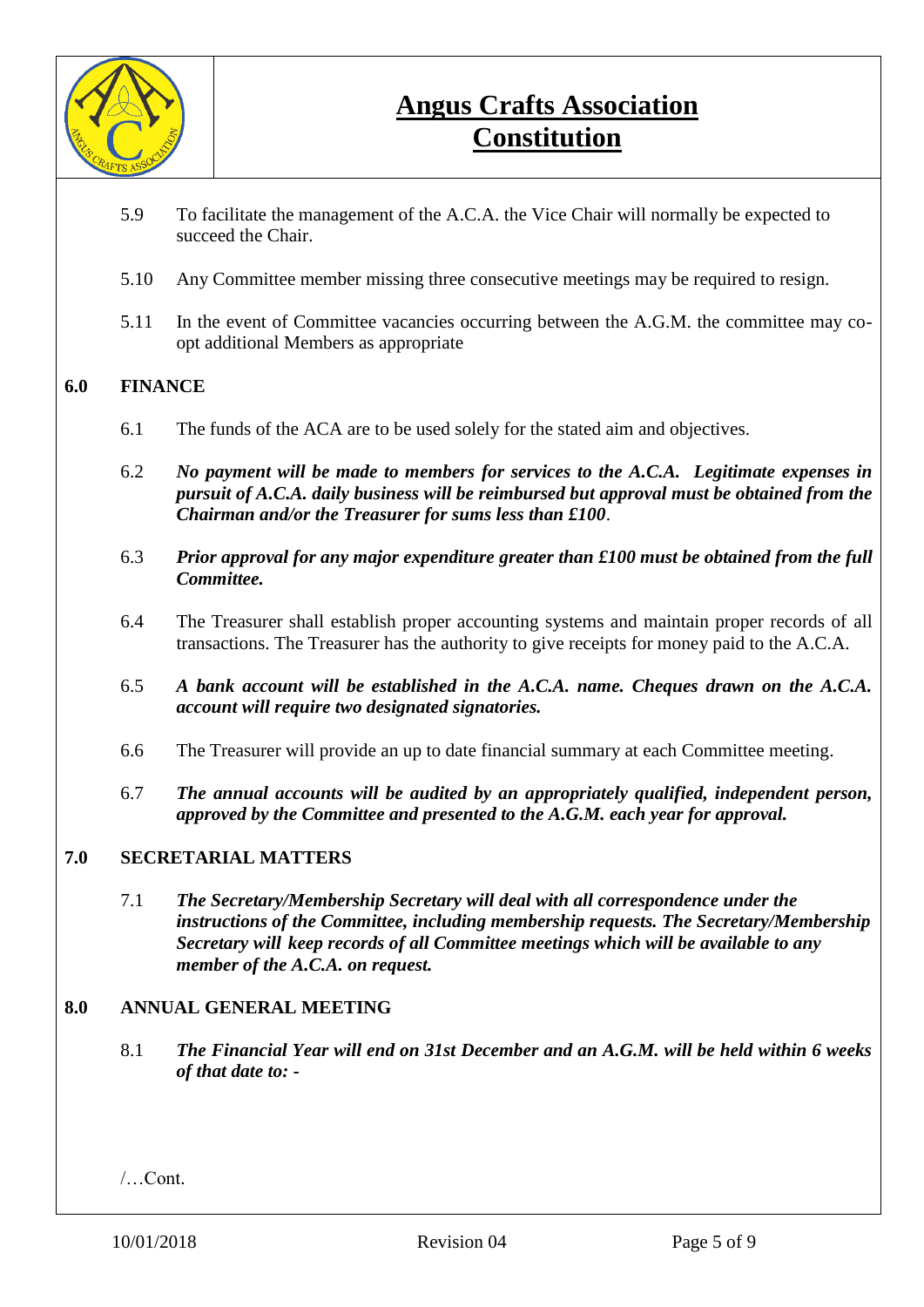

### $8.1/...$

- *Receive the reports of the Chairperson and Secretary//Membership Secretary*
- *Receive and adopt the audited accounts of the A.C.A. and the Treasurers report*
- *Elect the Chairperson and the Office Bearers on to the Committee.*
- *Transact any other relevant business.*
- *Twenty-Eight days' notice shall be given of the A.G.M.*

### **9.0 EXTRAORDINARY GENERAL MEETING**

9.1 An E.G.M. will be called at the request of 20% of the full members of the A.C.A. or when determined by the Committee. Twenty-eight days' notice will be given, and members will be made aware of the business to be discussed.

### **10.0 CONDUCT**

- 10.1 **At all times Members (in all categories) will be expected to conduct themselves with proper consideration of the interests of the A.C.A. and other members. Any member whose conduct appears to endanger the reputation, interests or good order of the A.C.A. and/or who breaches the A.C.A. rules will be subject to disciplinary action as determined by the committee and may take the following actions:** 
	- **Verbal Warning**
	- *Written Warning*
	- *Suspension pending appearance at a Committee Meeting*
	- *Termination of Membership*

*A minimum of two Committee Members must be present before any Verbal Warning is issued/given.*

10.2 *Any member who find themselves in this situation will have the right of appeal and the opportunity to appear before the Committee.*

### **11.0 AMENDMENTS TO THE CONSTITUTION**

11.1 *Any changes to this constitution will be approved by our membership at an A.G.M. or E.G.M. and must be approved by a majority of the membership present and voting. All members will be made aware of the changes prior to the A.G.M. or E.G.M. The Chair will have the casting vote.* 

### **12.0 DISSOLUTION**

12.1 In the event of the dissolution of the ACA, all assets (funds, physical and intellectual) shall be released and after payment of all creditors, shall, subject to the approval of the current membership, be given to an organisation with similar goals.In default of this, the assets will be donated to an Angus based charitable enterprise.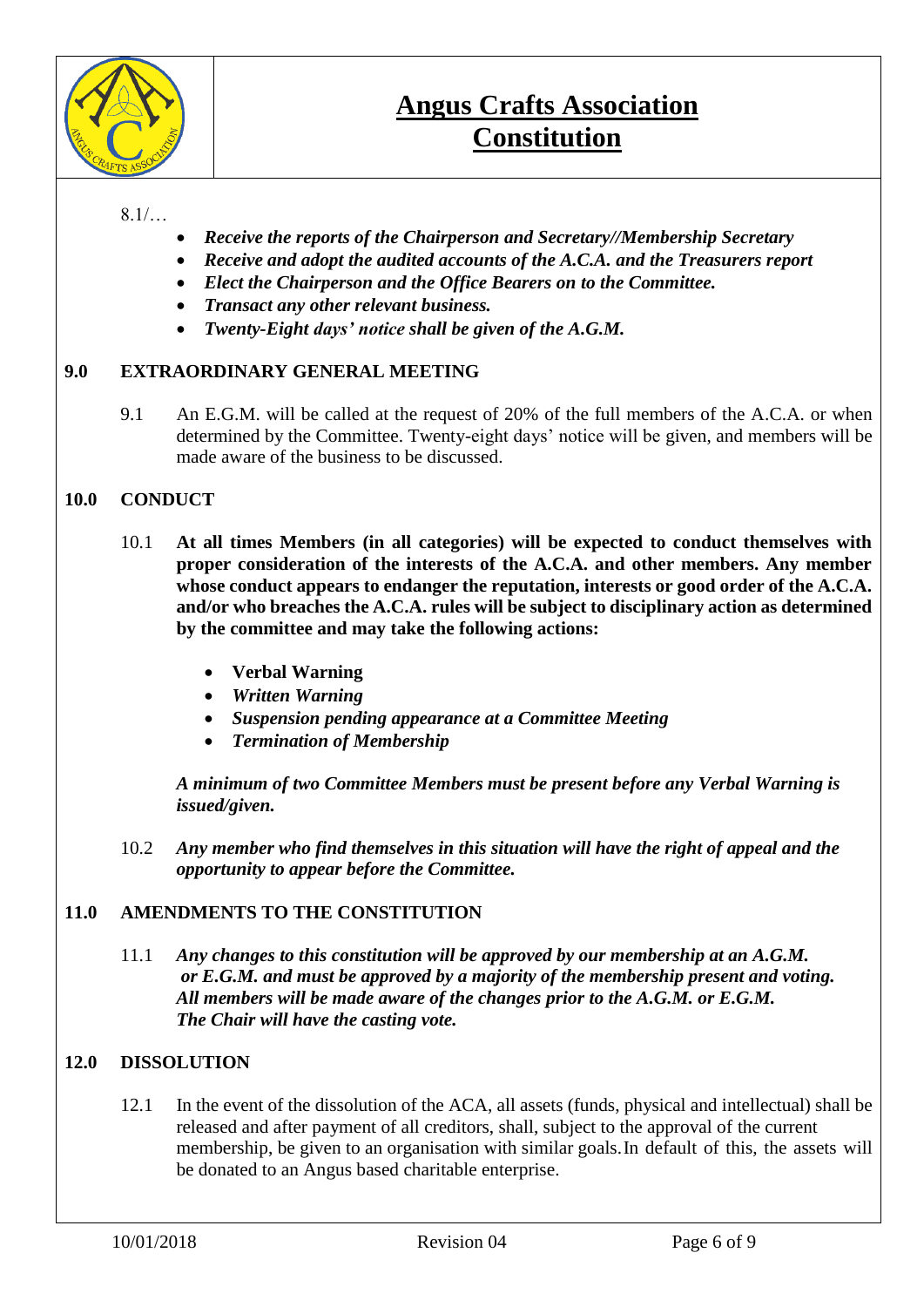

### **13.0 ROLES AND RESPONSIBILITIES**

#### *13.1 The Chairman*

*The Chairman will have the following roles, functions and responsibilities:*

- *The Chairman shall in consultation with the Committee, schedule dates, times and location for meetings.*
- *Provide leadership and ensure the committee members are aware of their obligations and that the committee complies with its responsibilities.*
- *Lead the way forward to advance the aims and objectives of the association.*
- *Preside over meetings of the association so that its business can be carried out efficiently and within the rights and interests of the association.*
- *Hold and use a casting vote.*
- *Ensure that the committee meeting is a forum for the debate of matters of concern to the association and to be held in a place at which the membership are able to hold the Committee and Chairman to account.*
- *Uphold and promote the purposes of the Constitution, and to interpret the Constitution when necessary.*
- *The above roles and responsibilities will be applicable also to the Vice Chairman when standing in for the Chairman*

**13.2 Treasurer**

*The Treasurer's duties will ensure that: -*

- *Monies received are recorded, receipted and banked.*
- *Monies paid out are recorded, approved for payment and paid; approval for payment may mean within the Committee-endorsed budget and cashflow projections.*
- *An accurate and up-to-date monthly statement of the organisation's financial position is presented for Committee discussion and approval.*

• *Submit the accounts for audit as directed by the Committee.*

/...Cont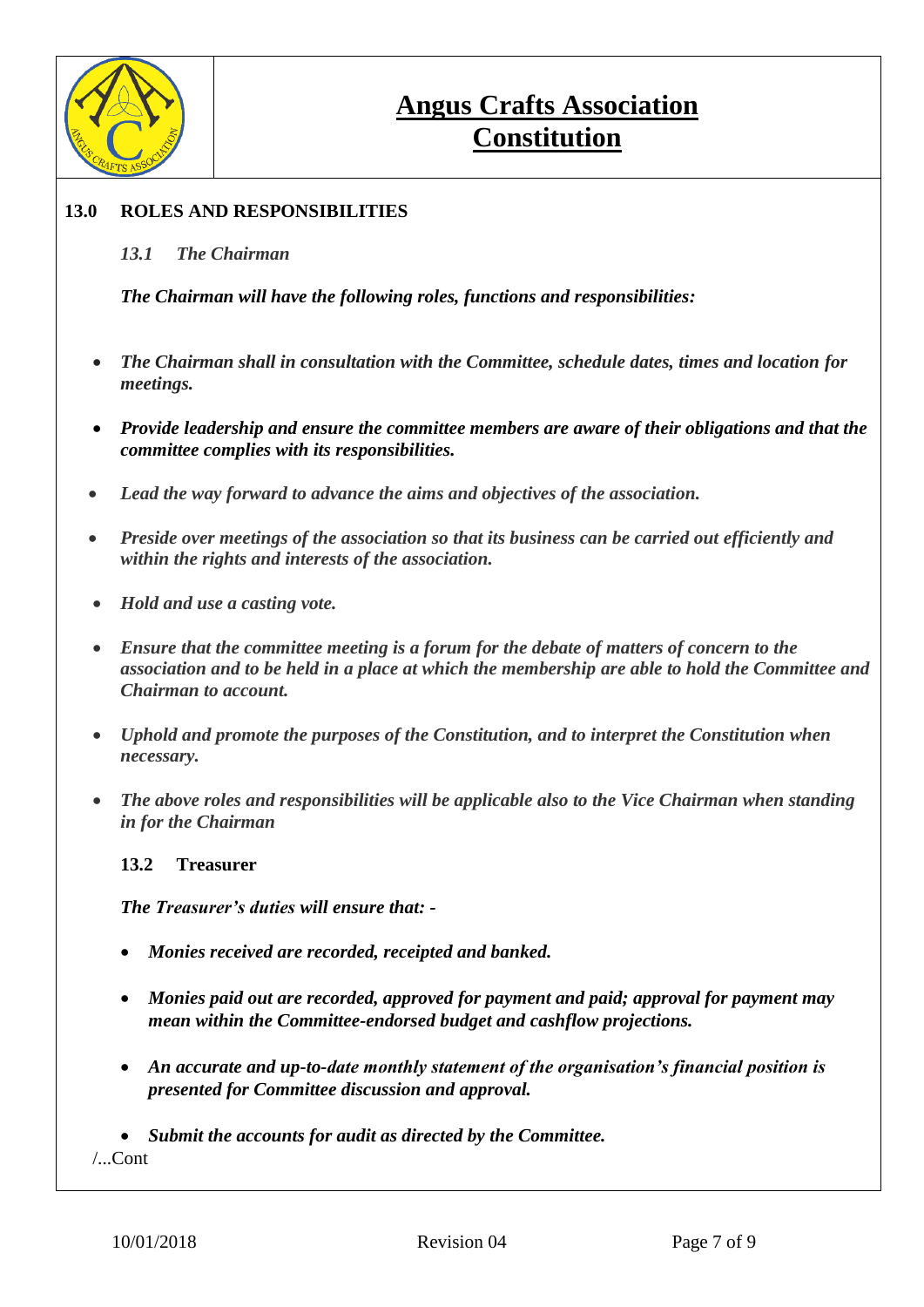

### **13.2 /…**

- *The organisation's financial records and documentation are processed and maintained.*
- *The treasurer will prepare/supply detailed information and give advice on all financial aspects of the organisation's decisions and activities.*
- *Submit the accounts for audit as directed by the Committee.*
- *The organisation's financial records and documentation are processed and maintained.*
- **13.3** *Secretary/Membership Secretary*

*Secretarial duties carried out regarding correspondence and meetings will ensure that: -*

- *All external correspondence will be processed and issued by the Secretary/Membership Secretary as instructed by the Committee.*
- *The agenda is prepared by the Chairperson and circulated prior to each meeting by the Secretary/Membership Secretary, the agenda shall set out items of business to be considered and discussed.*
- *The Minutes will be clear, concise, correct and legible, they will be a recording of all motions or decisions considered and any actions agreed upon and will feature an action column.*
- *Copies of minutes are to be distributed to all Committee Members within one week of the concluded meeting.*
- *A copy of the Constitution is available at each committee meeting, and the previous meeting minutes are also available.*
- *A register of Association Members including Committee Members is maintained and kept upto-date.*
- *All correspondence received is replied to and processed in accordance with Committee instructions*
- *Maintain and control the documentation archives of the organisation.*